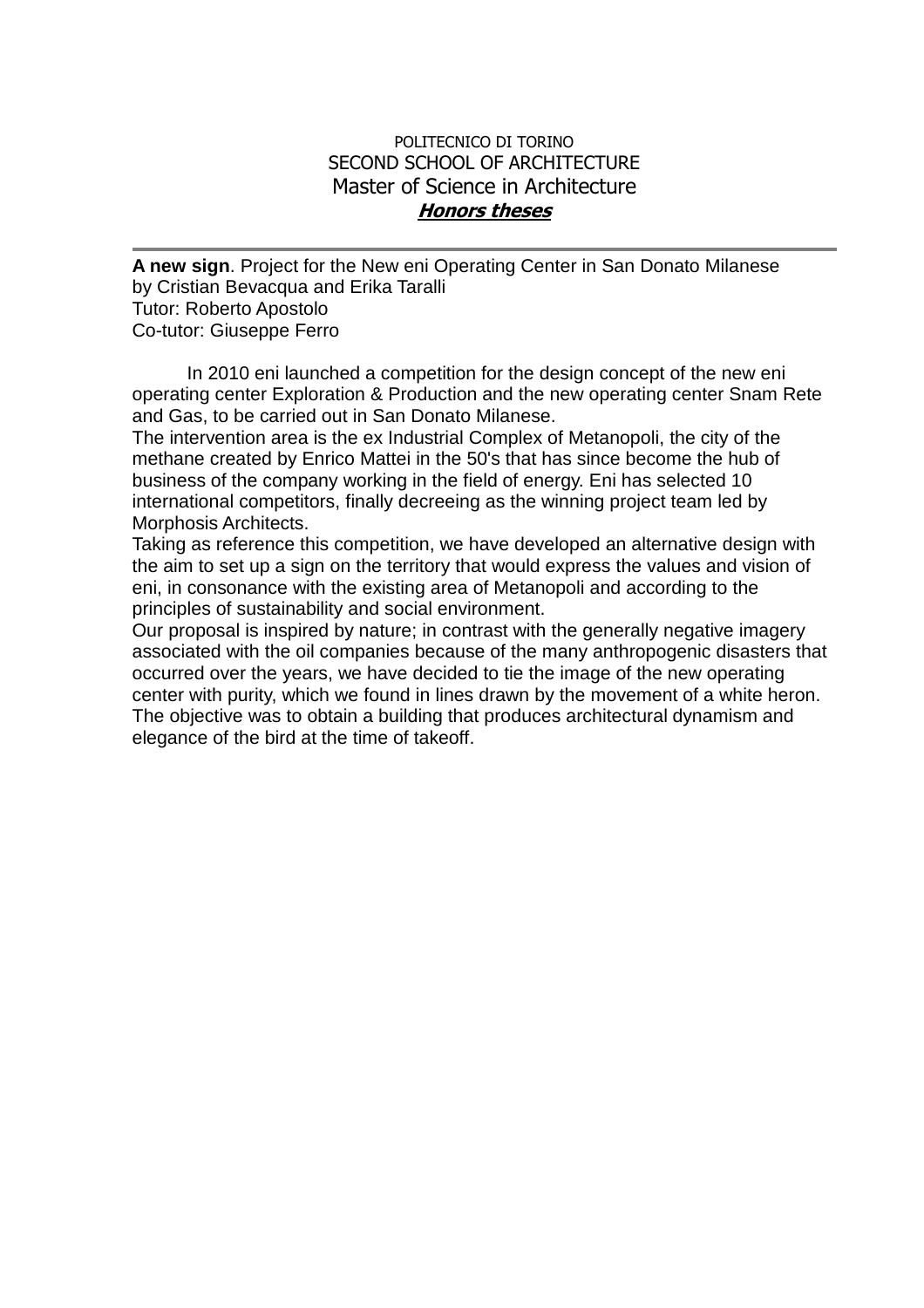

## Photo insertion

Complying with the request of a central square as the center of the complex, we created three elements linked together to give a sense of security in this internal space.

The two side buildings have taken the form of two wings in their sinuous development allowed to incorporate the existing entrance gate, climbing vertically to the height of the towers of offices located on the Via Emilia and finally link up in an horizontal development that is certifying the new boulevard linking Metanopoli and the historic center of San Donato.

This solution has thus enabled the complex to integrate with the urban context, becoming a transition between the two parts of the city.

Inside the operating center on the upper floors there are generics offices and directional offices, while on the ground floor were placed the complementary functions to tertiary activities, overlooking the central square which has as its centerpiece a large pool of water.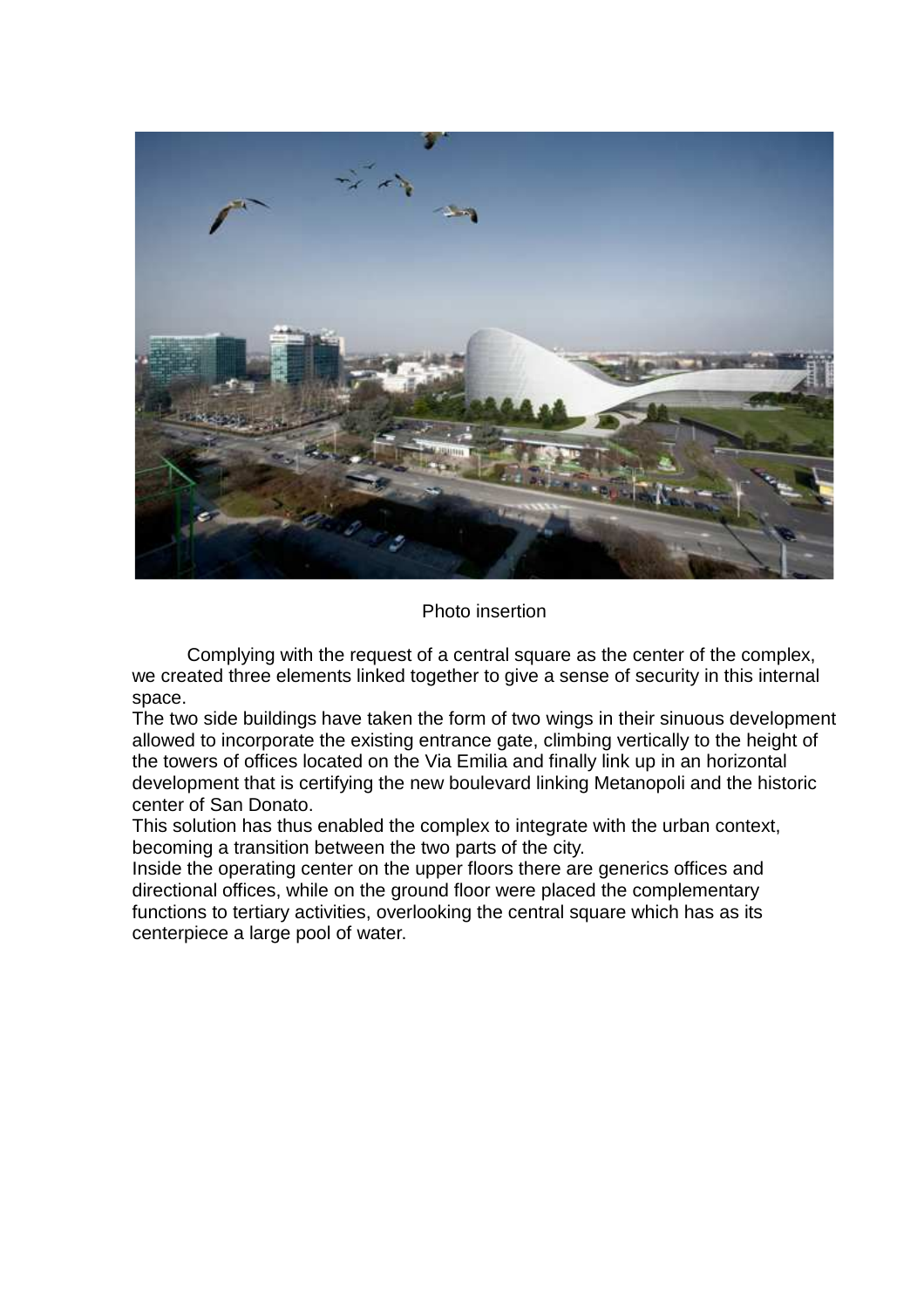

Aerial view

The casing has been designed to emphasize the sense of fluidity of the building, and it is thus thought to use the panels in white steel capable of shielding the interior by varying the size of the drilling horizontal development according to sun exposure; this solution gave the complex that candor which can be seen in the plumage of the white heron.